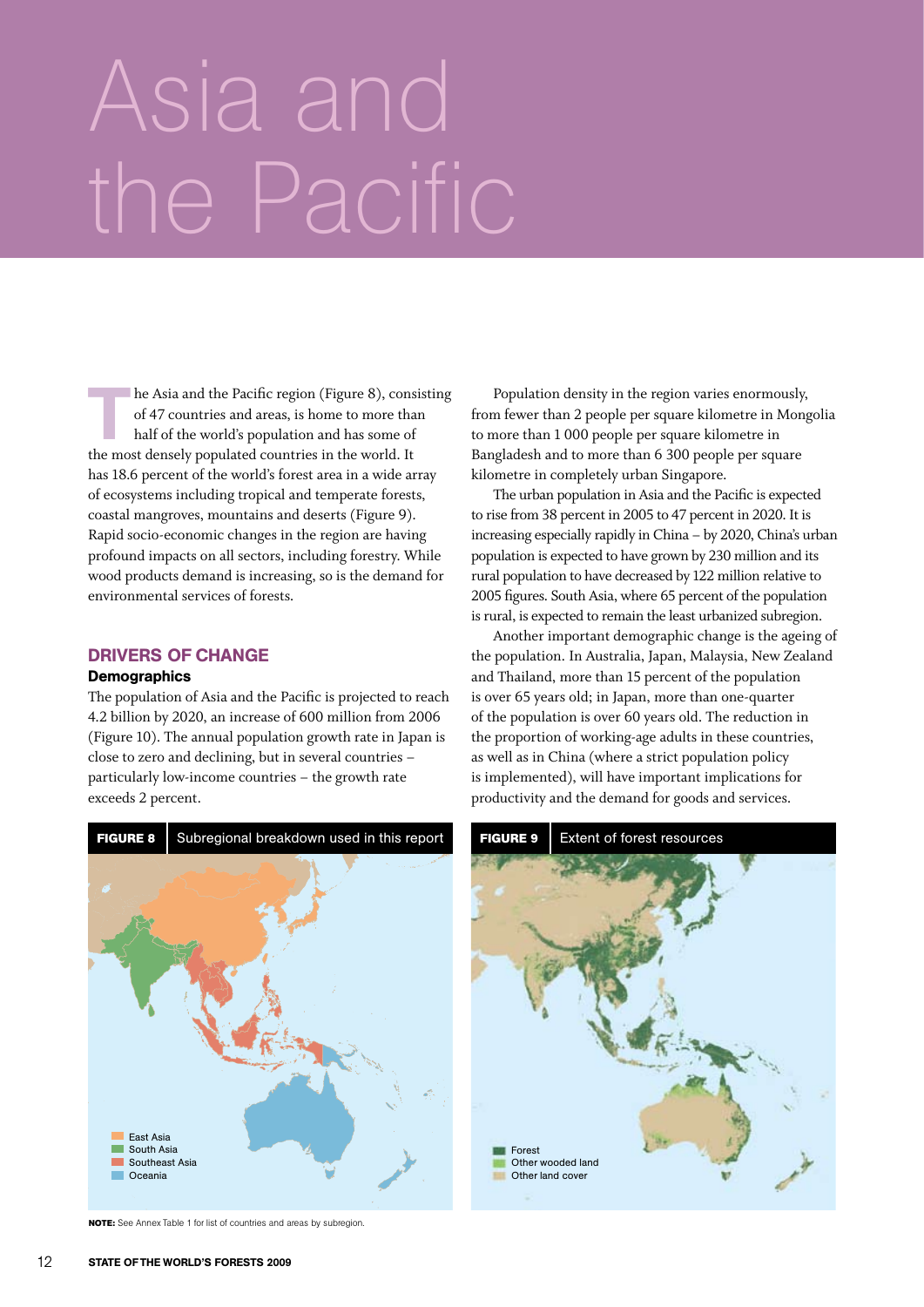

**Source:** UN, 2008a.

#### Economy

Asia and the Pacific has the fastest economic growth of all regions. China and India, which account for two-thirds of the region's population, have registered annual GDP growth rates of 8–11 percent during the past decade. While some slowdown is possible, most countries are expected to have growth rates well above the global average (Figure 11).

However, despite notable poverty reduction since the 1990s, the region still has 640 million people living on less than US\$1 per day (UNESCAP, 2007). With poverty more pervasive in forested areas, many people depend in large part on forests for their livelihood.

In most developing countries in the region, the manufacturing and services sectors are growing rapidly, with a corresponding decline in the share of agriculture in income and employment (UN, 2006a; FAO, 2007b). These changes in the structure of the economy will have different effects on forests and forestry depending on their pace:

• Several countries in the region will remain largely dependent on agriculture. High population growth and continued dependence on land will raise the

pressure on forests, especially in densely populated countries. Efforts to improve agriculture in response to recently escalating food prices could increase the impact on forests.

- In countries where industrialization is reducing the pace of agricultural expansion, other factors such as mining, infrastructure development and urbanization, as well as plantation crops, are becoming important causes of forest clearance.
- Some countries have become, or are becoming, knowledge economies, largely focused on technology and services. With high incomes, most of the primary commodities are imported and dependence on forests is reduced. Forests are then used primarily for the provision of environmental services.

Globalization has played an important role in the region's rapid economic growth and will become more pronounced in the coming years, with continued impact on the forest sector, including increased transnational investments. Relative political stability, large markets, high investments in human resources, regional and subregional trade and economic cooperation agreements, improved



**Sources:** Based on UN, 2008b; World Bank, 2007a.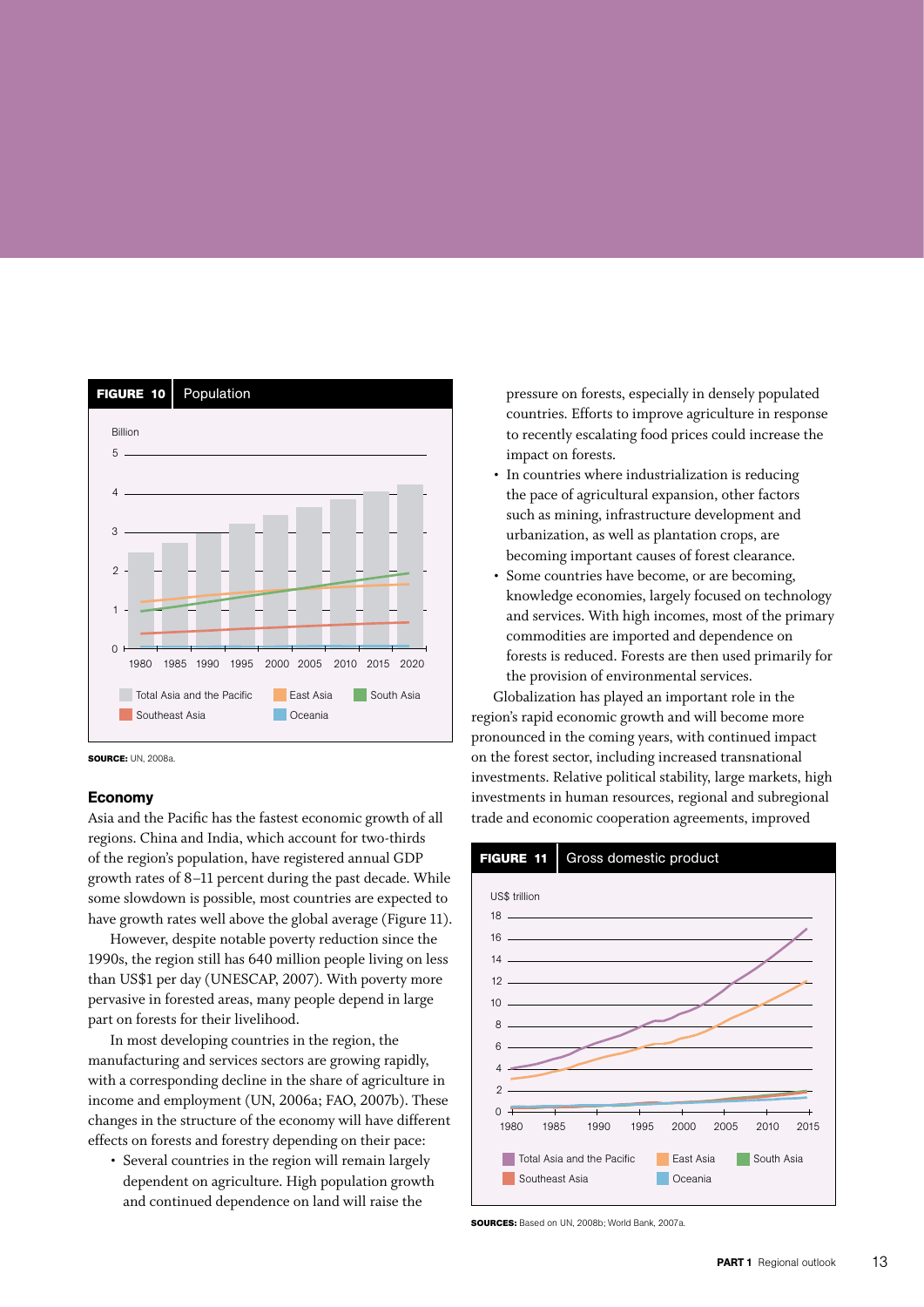transportation infrastructure and rapid development of information and communication technologies have all promoted globalization.

#### Policies and institutions

Important changes under way in the policy and institutional arena in Asia and the Pacific include:

- changes in policies and legislation enabling greater involvement of diverse stakeholders in forestry, especially through privatization and community participation, including the restoration of rights to indigenous communities (Box 6);
- improvement in tenure conditions providing more incentive for landowners to grow trees;
- increased corporate investments in forestry, often through partnerships;
- greater involvement of civil-society organizations in policy formulation, forest management, research, extension and awareness generation;
- weakening of the authority of public forestry agencies, largely because of the emergence of other players.

Governance problems encumber the forest sector in some countries, often those with the most forests. Combating corruption and illegal logging has been a focus of recent national and international efforts (Box 7). Conflicts disrupt forest management in several countries, and these could escalate as pressures on natural resources increase, especially if effective institutional arrangements are not in place to resolve them.

#### Science and technology

The region has been at the forefront of the development and adoption of green revolution technologies, which have slowed or even reversed the horizontal expansion of

# **BOX 6** Restoration of rights to indigenous communities

Of the estimated 210 million to 260 million indigenous people in Asia and the Pacific, about 60 million are forest-dependent. Many countries have policies and laws to remedy their marginalization (e.g. Australia, India, Malaysia, New Zealand, Papua New Guinea and the Philippines). For example, the Scheduled Tribes and Other Traditional Forest Dwellers (Recognition of Forest Rights) Act enacted by India in 2006 recognizes the rights of traditional forest-dwelling communities, including title over land that they have been cultivating (up to a maximum of 4 ha per family) and the right to collect and use non-wood forest products.

**source:** Asia Forest Network*,* 2008.

# **BOX7** Forest law enforcement and governance in Asia

In Asia, multilateral arrangements on forest law enforcement and governance (FLEG) target explicit improvements in reducing corruption and illegal activities in, and associated with, forests and forestry. The East Asian FLEG process emerged from a series of multistakeholder consultations in 2001. A ministerial FLEG meeting held in Bali, Indonesia, in 2001 affirmed commitments to eliminate illegal logging and associated illegal trade and corruption. It also developed a comprehensive list of actions – encompassing political, legislative, judicial, institutional and administrative actions as well as associated research, advocacy, information disclosure and sharing of knowledge and expertise – to be undertaken nationally and internationally. However, while the FLEG process has helped to draw attention to forest governance, it is difficult to ascertain its impacts on the ground.

agriculture. Technological advances have enhanced the region's competitiveness in the manufacturing and services sectors. Investments in biotechnology, nanotechnology, information and communications and alternative energy technologies will all have important impacts on forestry. However, differences in the adoption of technologies will persist among countries, sectors and subsectors.

#### Overall scenario

The Asia and the Pacific region is extremely diverse. Countries, or even areas within countries, are likely to follow one of three main development paths.

In the rapidly emerging industrial economies, continued industrialization will result in an expanded middle class. A consequent increase in the demand for food, fuel, fibre and environmental services will exert tremendous pressure on the natural-resource-rich countries in and outside the region. Agricultural expansion will slow; non-agricultural land uses such as mining and urban expansion may continue to place pressure on forests.

In the agrarian societies, agriculture will remain the mainstay of livelihoods and may even expand in the context of high population growth rates. Increasing global and regional demand for food, fuel and fibre, especially from rapidly industrializing countries, could be either an opportunity or a challenge depending on the state of governance and institutional development.

In the high-income, postindustrial societies, growth will be based on technologically advanced manufacturing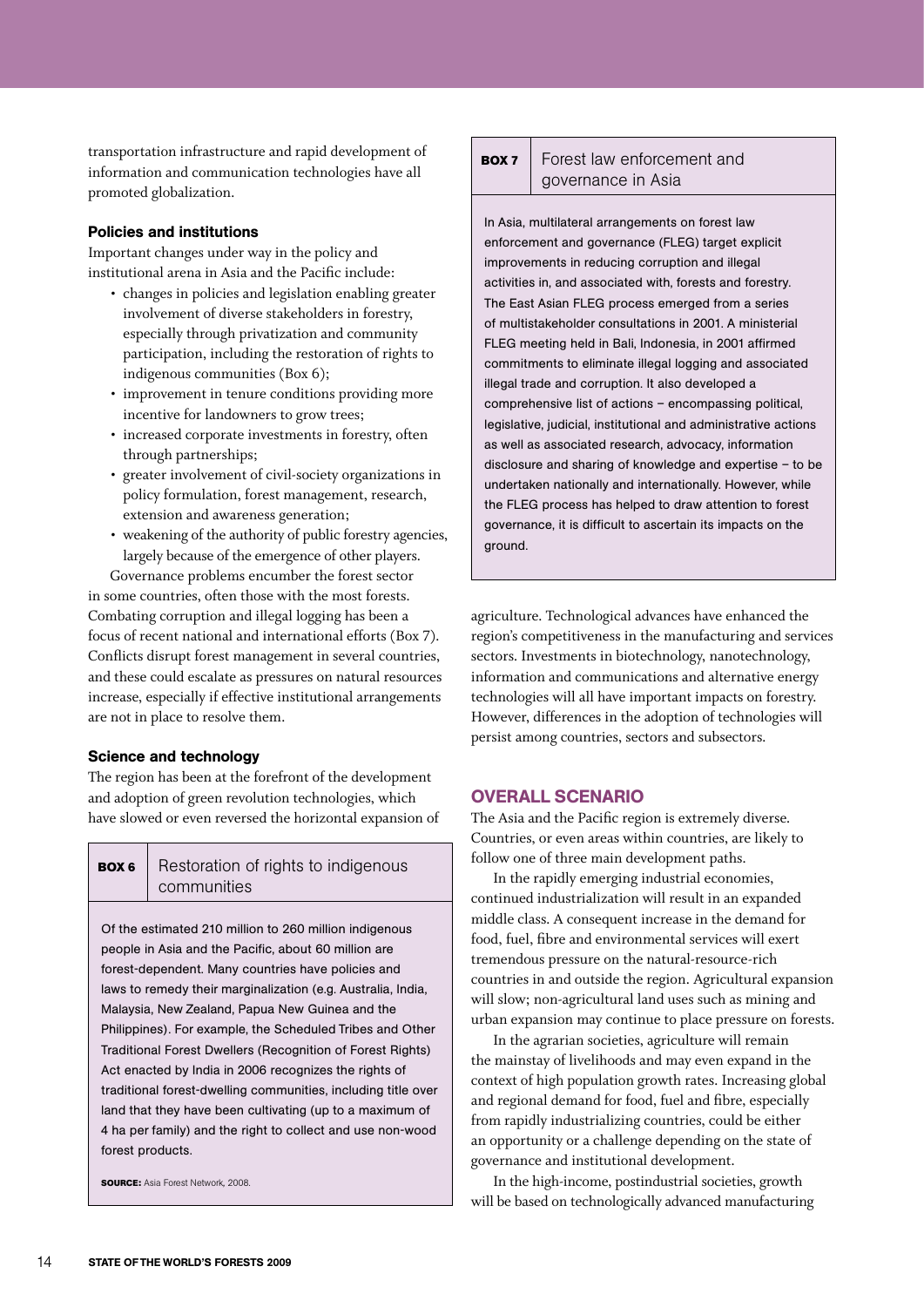and the provision of high-quality services. Populations will be relatively stable (and in some cases declining) and technically skilled. Improving the quality of the environment will be a major concern, and high income will provide the necessary means to do so.

## **OUTLOOK**

### Forest area

Asia and the Pacific had 734 million hectares of forest in 2005, about 3 million hectares more than in 2000 (Table 5). However, this increase was largely a result of the high afforestation rate in China, masking significant loss of natural forests in a number of countries; in the region as a whole, 3.7 million hectares were lost annually between 2000 and 2005.

Considering the two dominant development paths – rapid economic growth through industrialization and agriculture remaining the mainstay of livelihoods – forest loss is likely to continue in most countries in the next two decades at more or less the current rates. Some countries have reversed their trends of forest loss, but the countries with the most deforestation are unlikely to be able to do so. Expansion of large-scale commercial crops will be the most important driver of deforestation in the region (Figure 12), especially as oil-palm cultivation expands to meet the growing demand for biodiesel and foodgrain prices rise. In addition, in the more populous countries, especially those in South Asia, forest degradation will be a major problem, stemming from unsustainable collection of wood and nonwood forest products and from grazing.

#### **Forest management**

TARL F 5

In natural forests managed for wood production, the region has made major efforts to implement sustainable forest management through such measures as reduced-impact logging and the use of certification to target niche markets, with many success stories (see FAO, 2005a). ITTO (2006) reported 14.4 million hectares of natural tropical production forests in the permanent forest estate of its ten

| mostly in India, Indonesia and Malaysia.<br>With increasing wood production from planted |  |  |  |  |  |  |  |
|------------------------------------------------------------------------------------------|--|--|--|--|--|--|--|
|                                                                                          |  |  |  |  |  |  |  |

member countries in the region as sustainably managed,

forests, the area of natural forests managed for wood supply has declined, partly because of the complexity and higher costs of natural forest management. Some countries have imposed outright logging bans, setting natural forests aside for their environmental values. However, where institutional arrangements are weak, unsustainable and often illegal logging is likely to continue, depressing the economic viability of sustainable forest management.

Asia and the Pacific has 136 million hectares of planted forests, nearly half of the global total (Table 6). However, their productivity is far short of their potential.



**Source:** FAO, 2001.

| <b>Subregion</b>                  | Area<br>$(1000)$ ha) |         |         | <b>Annual change</b><br>$(1000)$ ha) |           | <b>Annual change rate</b><br>(%) |           |
|-----------------------------------|----------------------|---------|---------|--------------------------------------|-----------|----------------------------------|-----------|
|                                   | 1990                 | 2000    | 2005    | 1990-2000                            | 2000-2005 | 1990-2000                        | 2000-2005 |
| East Asia                         | 208 155              | 225 663 | 244 862 | 1751                                 | 3840      | 0.81                             | 1.65      |
| Oceania                           | 212 514              | 208 034 | 206 254 | $-448$                               | $-356$    | $-0.21$                          | $-0.17$   |
| South Asia                        | 77551                | 79 678  | 79 239  | 213                                  | $-88$     | 0.27                             | $-0.11$   |
| Southeast Asia                    | 245 605              | 217 702 | 203 887 | $-2790$                              | $-2763$   | $-1.20$                          | $-1.30$   |
| <b>Total Asia and the Pacific</b> | 743 825              | 731 077 | 734 243 | $-1275$                              | 633       | $-0.17$                          | 0.09      |
| World                             | 4 077 291            | 3988610 | 3952025 | $-8868$                              | $-7317$   | $-0.22$                          | $-0.18$   |

**NOTE:** Data presented are subject to rounding **source:** FAO, 2006a.

Forest area: extent and change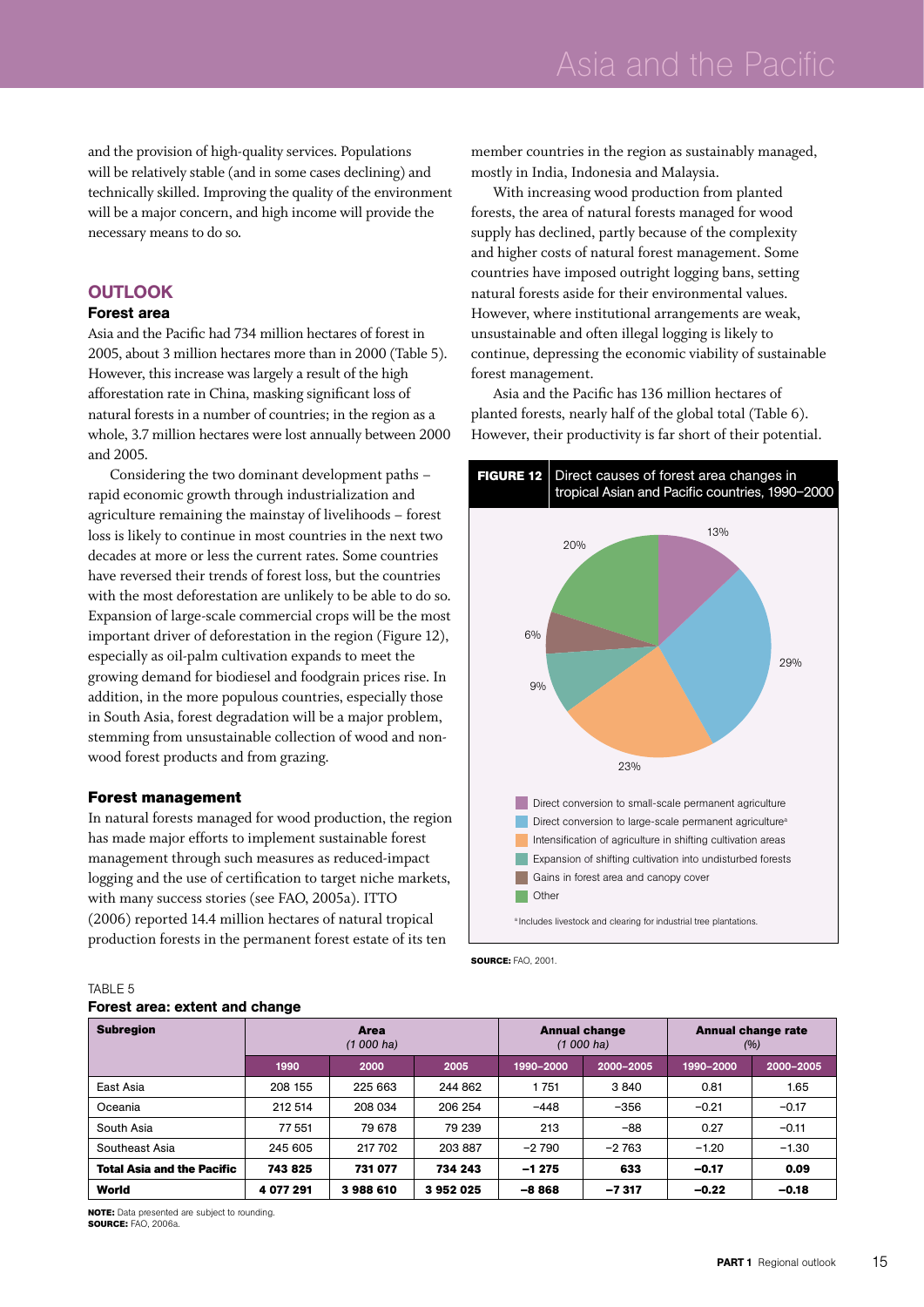#### TABLE 6 Planted forest area change

| Year |                   | <b>Extent of planted forests</b> | <b>Global total</b> | <b>Annual change in</b> |                             |  |  |  |  |
|------|-------------------|----------------------------------|---------------------|-------------------------|-----------------------------|--|--|--|--|
|      | <b>Productive</b> | <b>Protective</b>                | <b>Total</b>        |                         | <b>Asia and the Pacific</b> |  |  |  |  |
|      | (million ha)      |                                  |                     |                         |                             |  |  |  |  |
| 1990 | 67                | 36                               | 103                 | 209                     |                             |  |  |  |  |
| 2000 | 78                | 41                               | 119                 | 247                     |                             |  |  |  |  |
| 2005 | 90                | 46                               | 136                 | 271                     | 2.8                         |  |  |  |  |

**source:** FAO, 2006b.

#### TARI F 7

#### Production and consumption of wood products

| Year | Industrial roundwood<br>(million $m^3$ ) |                    | <b>Sawnwood</b><br>(million $m^3$ ) |                    | <b>Wood-based panels</b><br>(million $m^3$ ) |                    | Paper and paperboard<br>(million tonnes) |                    |
|------|------------------------------------------|--------------------|-------------------------------------|--------------------|----------------------------------------------|--------------------|------------------------------------------|--------------------|
|      | <b>Production</b>                        | <b>Consumption</b> | <b>Production</b>                   | <b>Consumption</b> | <b>Production</b>                            | <b>Consumption</b> | <b>Production</b>                        | <b>Consumption</b> |
| 2005 | 273                                      | 316                |                                     | 84                 | 81                                           | 79                 | 121                                      | 128                |
| 2020 | 439                                      | 498                | 83                                  | 97                 | 160                                          | 161                | 227                                      | 234                |
| 2030 | 500                                      | 563                | 97                                  | 113                | 231                                          | 236                | 324                                      | 329                |

**source:** FAO, 2008c.

Most of the planted forests are in Australia, China, India, Indonesia, New Zealand, the Philippines, Thailand and Viet Nam. Investments in planted forests, especially by the private sector, have increased in the past two decades. As more of the natural forests are excluded from production, planted forests are becoming the mainstay of wood production in the region. There has also been substantial investment in planting for protective purposes; almost one-third of the planted forests in the region have been established for environmental protection, mostly in China and India (FAO, 2006b).

However, the scope for expansion of planted forests for production is limited, especially with current wood prices. Water availability is already a major constraint and will be more problematic in the future. The costs of productive land are steep, inflated by high agricultural prices and demand for biofuel feedstocks. Although marginal land is extensively available, it requires high investments. Thus, future wood supply will depend on improving the productivity of existing planted forests and on encouraging farm forestry as an important source of wood, including for large-scale industrial processing (Box 8).

### Wood products: production, consumption and trade

Regionally, large increases in industrial roundwood consumption and production are projected to 2020 (Table 7). China, India and other emerging economies will account for much of the growth in consumption. Trends in industrial roundwood imports are in contrasting directions. Net imports to the advanced industrialized economies (especially Japan) have

# **BOX 8** Farm forestry

Trees are an integral part of homestead farming systems in many Asian countries, particularly Bangladesh, Indonesia, the Philippines, Sri Lanka and certain parts of India. Past investments in social or community forestry have helped to make farms important sources of wood supply. Several industries have established partnership arrangements with farmers to source wood supplies from farms. Farm forestry is expected to continue to expand as a result of:

- improving security of land tenure;
- • declining profitability of agriculture, which encourages farmers to invest in forest crops (which are less labour-intensive than agriculture);
- • increasing demand for wood products and consequent increases in their prices, making farm forestry more profitable.

declined, while those to the emerging economies (China and India) have greatly increased as a result of surging domestic demand and declines in domestic supply caused by logging bans.

Growth in demand for wood products (Figure 13) will largely be a continuation of recent trends and will be similar to the global outlook (see Part 2), with substantial expansion expected in the consumption of wood-based panels and paper and paperboard, and more modest growth in sawnwood consumption. Sawnwood and plywood will continue to account for most of the consumption of solid wood products, although some substitution of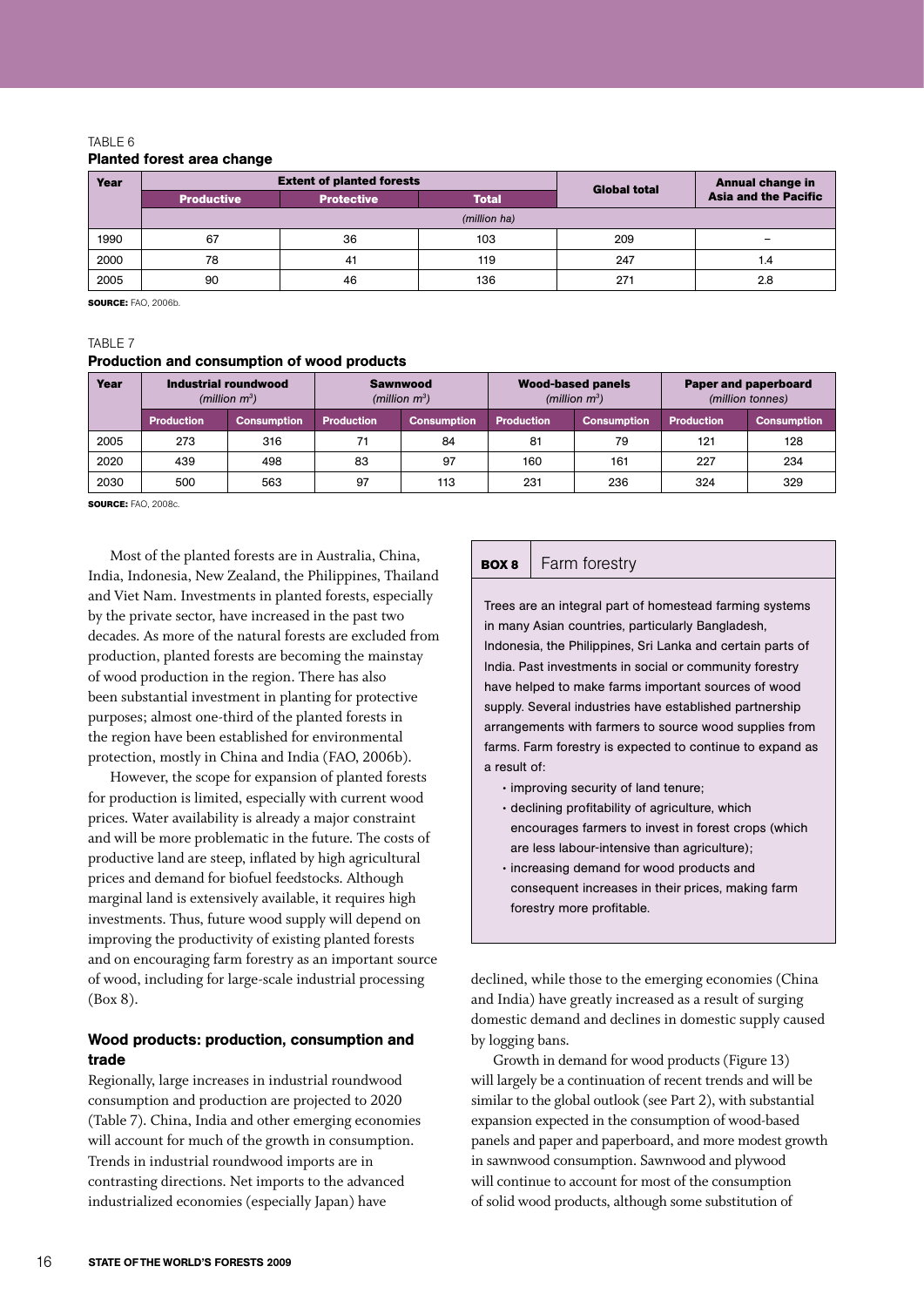

**Source:** FAO, 2008c.

reconstituted panels for sawnwood and plywood is expected. Consumption of paper and paperboard is expected to grow markedly, and recovered paper and wood produced in planted forests of fast-growing species will provide most of the fibre used in their production.

Rapid economic growth has boosted the region's share in the global trade in wood products, especially in the past two decades. Rising prosperity generally implies higher disposable income, increasing the demand for products and consequently imports (Figure 14). China accounts for a large part of the growth in trade; its total wood products imports rose from US\$5.4 billion in 1990 to US\$20.6 billion in 2006. India's wood products imports have also increased notably, from about US\$587 million in 1990 to US\$2.4 billion in 2006. China's recovered paper imports (mainly from the United States of America) grew from 5 million tonnes in 2000 to 16.7 million tonnes in 2006.

The region is also becoming an important exporter of wood products, with an increasing share of high-value products. Most remarkable is the emergence of China as the leading global exporter of furniture, overtaking some of the traditional furniture producers in Europe. Since 2005, Viet Nam has also emerged as a main exporter of wooden furniture.

The trends in demand and trade have several interesting implications for the future of forests in the region:

• The boom in demand creates opportunities for forested countries, but also challenges for sustainable forest management and control of illegal logging,

especially in countries with weak institutions and poor governance.

- • Growth in trade may have impacts on forest management outside the region.
- Some of the demand may be met through improvements in efficiency.

#### Woodfuel

Almost three-quarters of the wood produced in Asia and the Pacific is burned as fuel. In South and Southeast Asia, woodfuel's share in total wood production is 93 and 72 percent, respectively. In contrast, woodfuel accounts for less than 1 percent of the wood produced in Japan.

Woodfuel consumption in the region declined between 1980 and 2006 from about 894 million to 794 million cubic metres. South Asia was the only subregion that registered an increase.

As incomes and urbanization increase, woodfuel will be substituted with electricity, kerosene and gas. This is already evident in most of Asia and the Pacific, although there are some differences in the predicted trends among subregions (Figure 15). For example, South Asian woodfuel consumption is expected to grow and then start to decline from around 2015. However, rising fossil fuel prices could lead to a different scenario, and the predicted fuel switching may not take place. In some cases, there could be a shift back to woodfuel, with consequences of increased collection and forest degradation.

Recent oil price increases have already led to substantial public and private investments in biofuel production. Oil-yielding species such as *Jatropha curcas* are being planted on degraded land for biodiesel production. As biodiesel is mainly used only in transportation, this



**Source:** FAO, 2008a.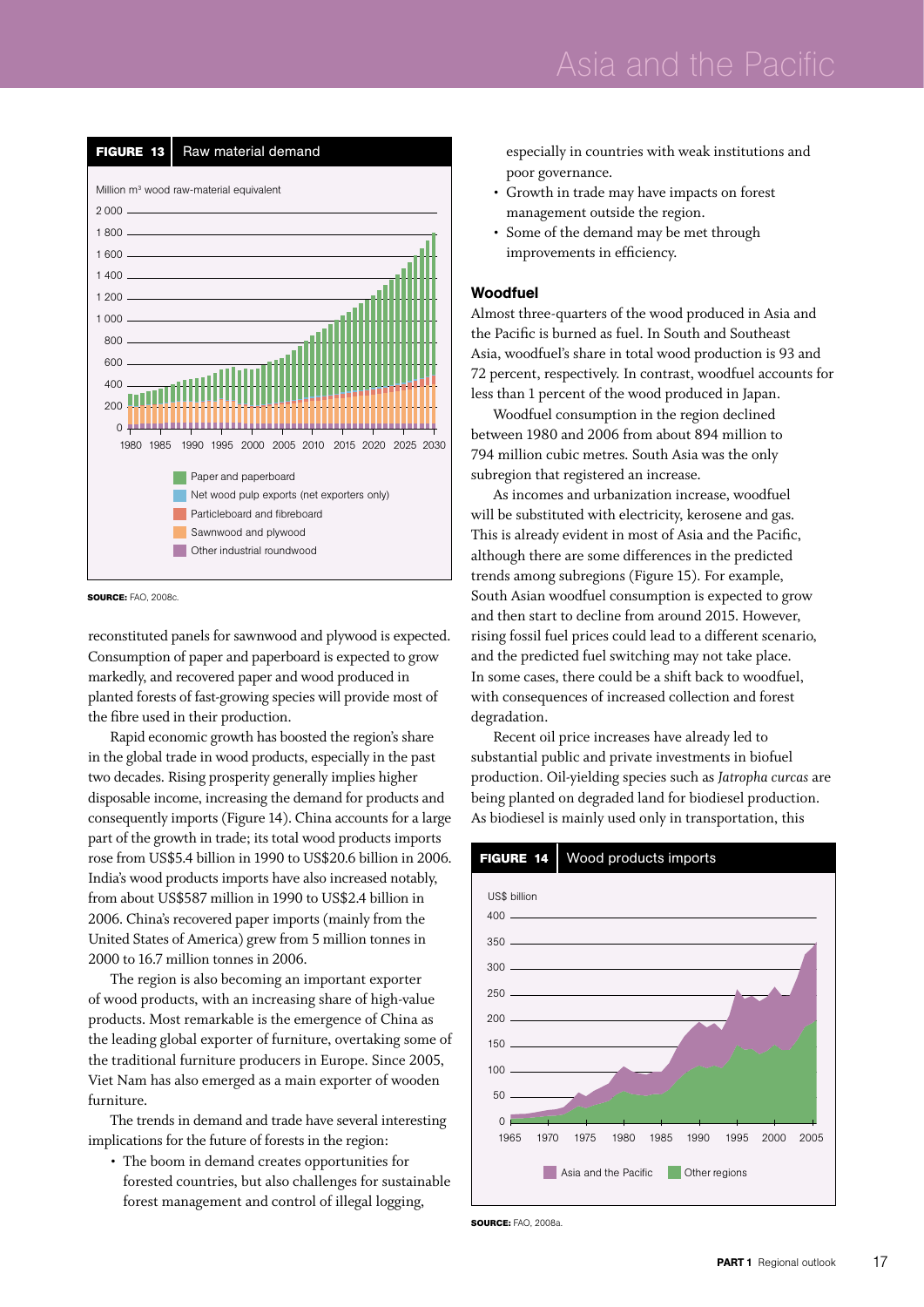

**Source:** FAO, 2003b.

development may not alleviate the traditional woodfuel problem.

If cellulosic biofuel production becomes commercially viable, the demand for wood as a source of energy will increase significantly.

#### Non-wood forest products

Non-wood forest products from the region are diverse – food, medicines, fibres, gums, resins, cosmetics and handicrafts. Most are used for subsistence, collected and consumed locally or traded in limited quantities. More than 150 NWFPs from Asia and the Pacific are traded internationally, although apart from bamboo and rattan the quantities are usually small. Increasing interest in "natural products", owing to their perceived health and environmental benefits, is drawing attention to the multitude of NWFPs commonly used by local communities.

The consumption of many subsistence NWFPs is likely to fall in the long term because of:

- • declining supply from the wild, largely because of reduction in forest cover and poor management;
- • development of synthetic materials and their substitution for NWFPs as a result of increasing incomes and consumer access;
- the decreasing attractiveness of NWFP collection relative to more remunerative and less arduous occupations available when incomes rise.

Several NWFPs – especially medicinal plants – have been commercialized and are traded nationally and globally. Increasing demand has led to their intensive collection and to depletion of wild stock. Products from open-access public forests are particularly vulnerable. In many cases, collection and trade are informal, offering minimal financial benefits to collectors.

Declining supply from the wild has led to substantial investment in the domestication of some NWFP resources. Bamboo, rattan and several medicinal plants are grown on a large scale and, thus, have largely ceased to be forest products. Cultivation of medicinal plants on farms and in home gardens, often with technical and financial support from pharmaceutical companies, is becoming popular. As with most cultivated crops, periodic demand–supply imbalances create challenges for organized cultivation of NWFPs.

#### Contribution of forestry to income and employment

In absolute terms, the value added generated by the forestry sector rose from about US\$100 billion in 2000 to about US\$120 billion in 2006 (Figure 16). Most of this increase is attributed to the pulp and paper and wood-processing sectors, while wood production has remained stagnant. This pattern reflects the growing dependence of the region on wood imports and the changing structure of industry, with greater emphasis on more value-adding manufacturing. However, the share of forestry in GDP and employment continues to decline (Figure 17), largely because of the much faster growth of other sectors of the economy.

#### Environmental services of forests

The current situation and outlook for the provision of environmental services from forests are extremely varied in the region. National policies and strategies are focusing increasingly on environmental services of forests, and several countries have imposed logging bans in response to catastrophic events such as flooding and landslides. The provision of environmental services relies more on regulatory than market approaches.

The region has a long history of protected area management, but the control of illegal encroachment is often a challenge. Shrinking habitats are increasing human–wildlife conflicts, and trafficking in animals and animal parts is soaring. Declines have been reported for flagship species such as tiger and rhinoceros. In view of the continued degradation of protected areas, increasing emphasis is being given to participatory management, enabling local communities to benefit from protected areas, for example through ecotourism.

The region has extensive and highly fragile dry lands. Increasing socio-economic pressures have led to cultivation of marginal lands and overgrazing, which in tandem with climate variations are accelerating desertification. Many countries (e.g. China, India, Mongolia and Pakistan) implement tree planting and integrated land-use systems to combat degradation and desertification, including windbreaks and shelterbelts to protect agricultural land.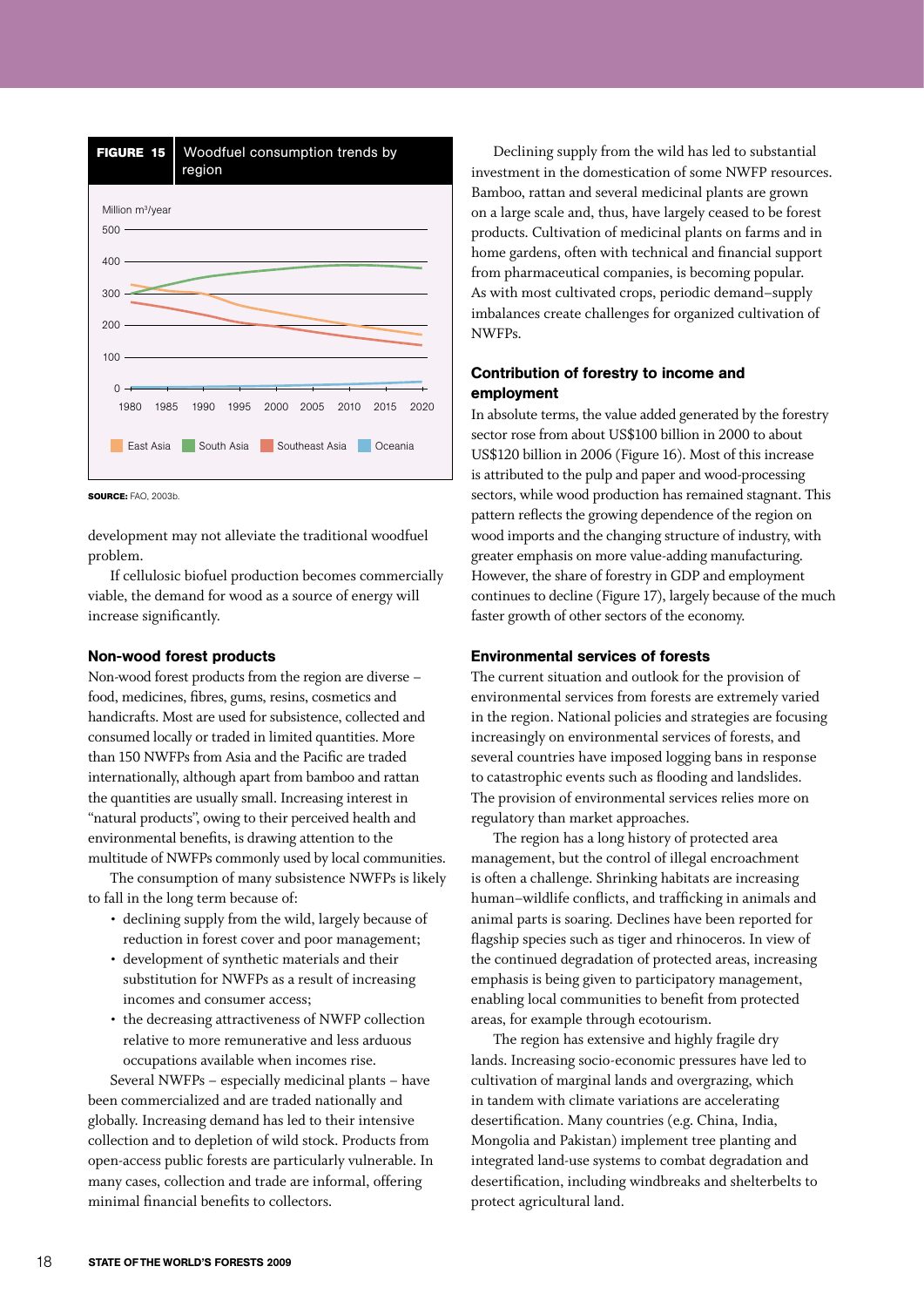

**Note:** The changes in value added are the changes in real value (i.e. adjusted for inflation). **Source:** FAO, 2008b.



**Source:** FAO, 2008b.

Reducing the region's high rate of deforestation and forest degradation holds potential for mitigating climate change; much hope is pinned on the future of REDD initiatives under discussion in the context of the United Nations Framework Convention on Climate Change (UNFCCC).

Water scarcity is critical in some countries (especially Australia, China, India, Mongolia and Pakistan), affecting key sectors including agriculture and industry. The continued growth of most economies will depend on a sustained supply of freshwater. Public funding

for watershed management has received considerable attention, but market approaches are also being adopted, although most are still in the pilot stage of implementation (Dillaha *et al.*, 2007).

Tourism in general, and ecotourism in particular, is one of the fastest-growing sectors in Asia and the Pacific, especially in view of the rapid growth in incomes. Most countries have developed national policies and strategies to promote ecotourism for its potential to revitalize local economies and protect and manage rural landscapes,